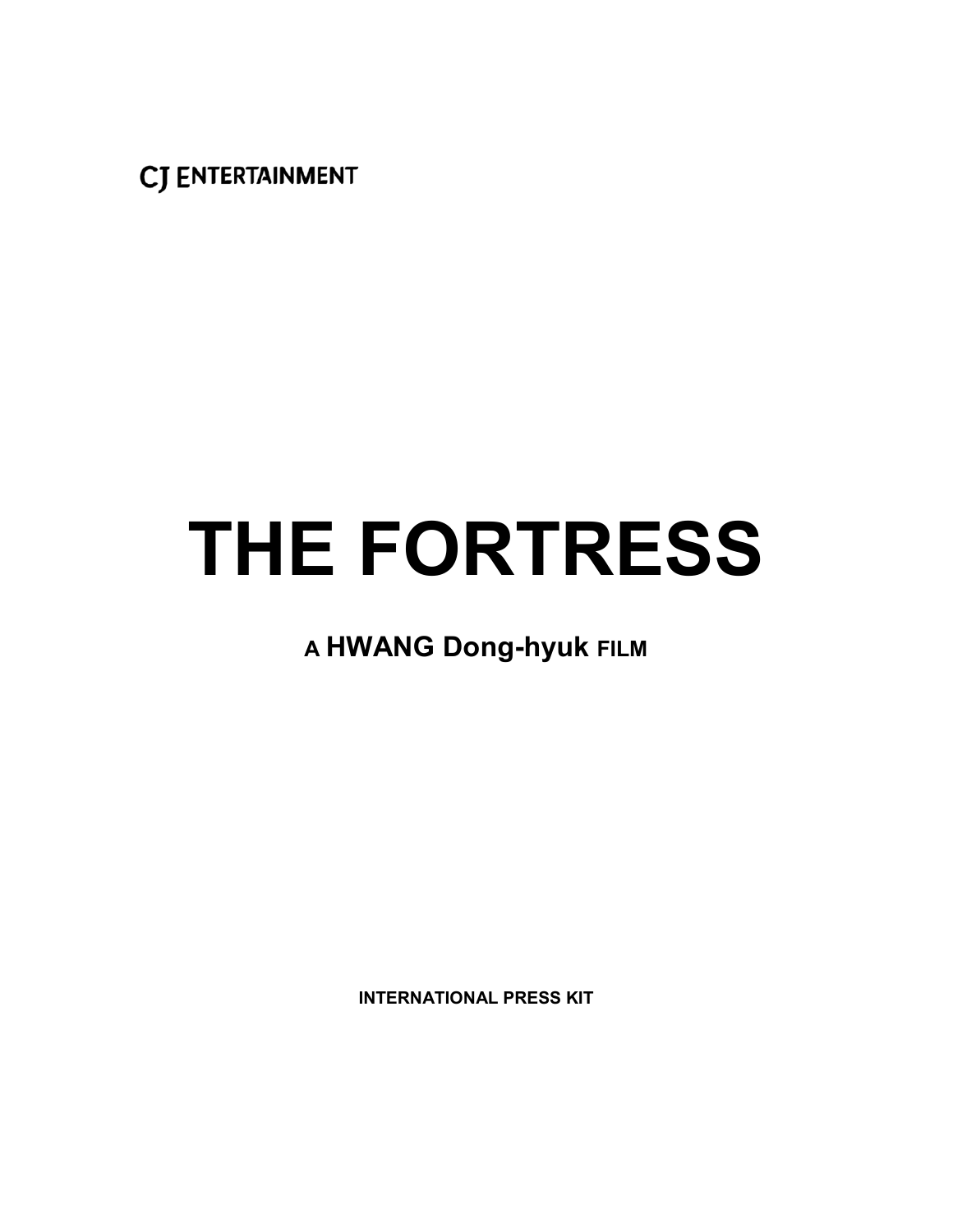# **CONTENTS**

- Film Information
- Historical Background
- Film Synopsis
- About the Director
- About the Film
- Characters & Cast
- Credits
- Contact Info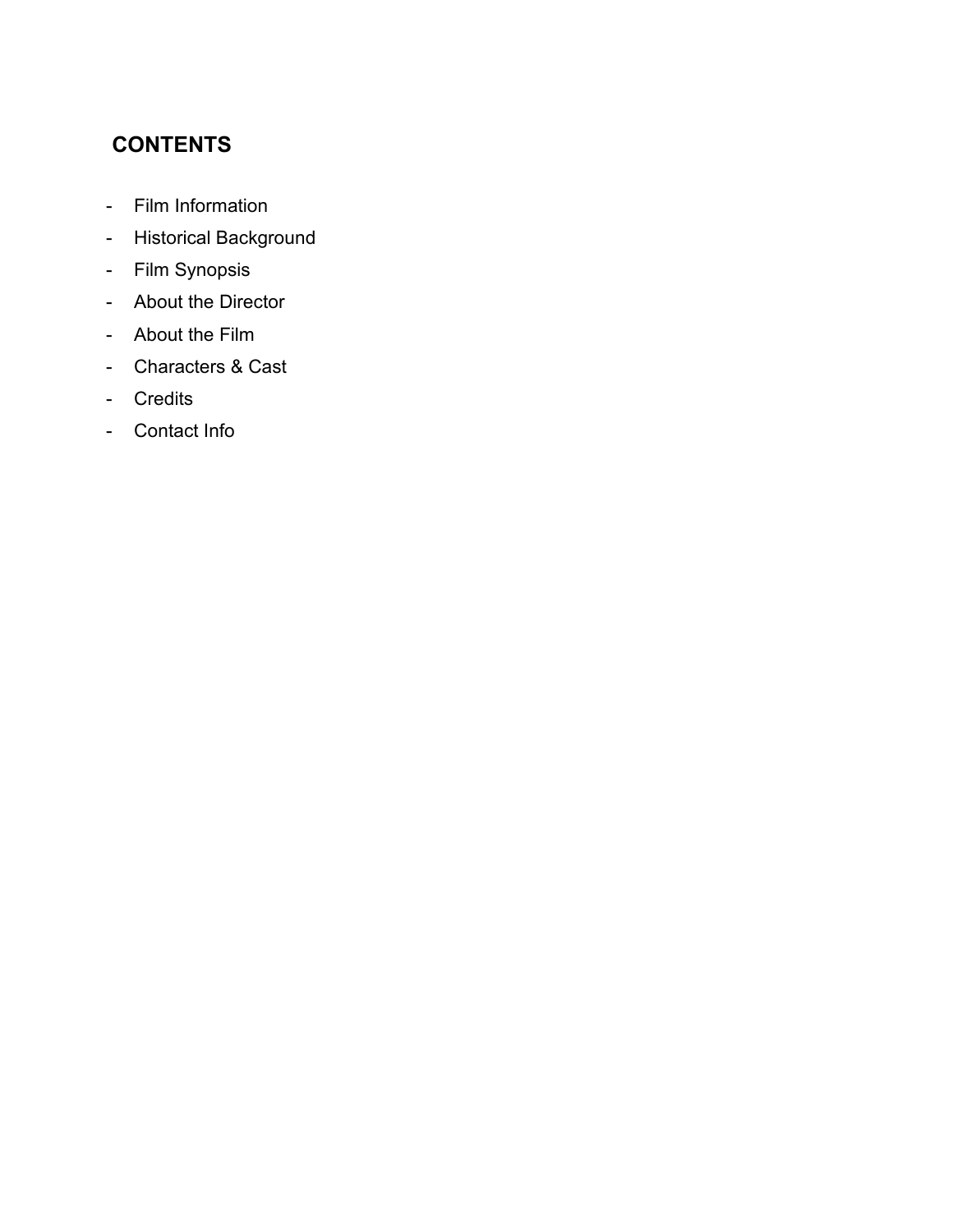# **FILM INFORMATION**

**ENGLISH TITLE |** THE FORTRESS **ORIGINAL TITLE |** Namhan Sanseong **GENRE |** War, Epic, Drama **COUNTRY OF PRODUCTION |** Republic of Korea **LANGUAGE |** Korean **DIRECTOR |** HWANG Dong-hyuk **CAST |** LEE Byung-hun, KIM Yoon-seok, PARK Hae-il, GO Soo **PRESENTED BY |** CJ Entertainment **PRODUCED BY |** Siren Pictures **WORLD SALES |** CJ Entertainment **PRODUCTION YEAR |** 2017 **RELEASE DATE |** October 3, 2017 **RUN TIME |** 139 min **TECHNICAL INFO |** 2.39:1 / Color / 5.1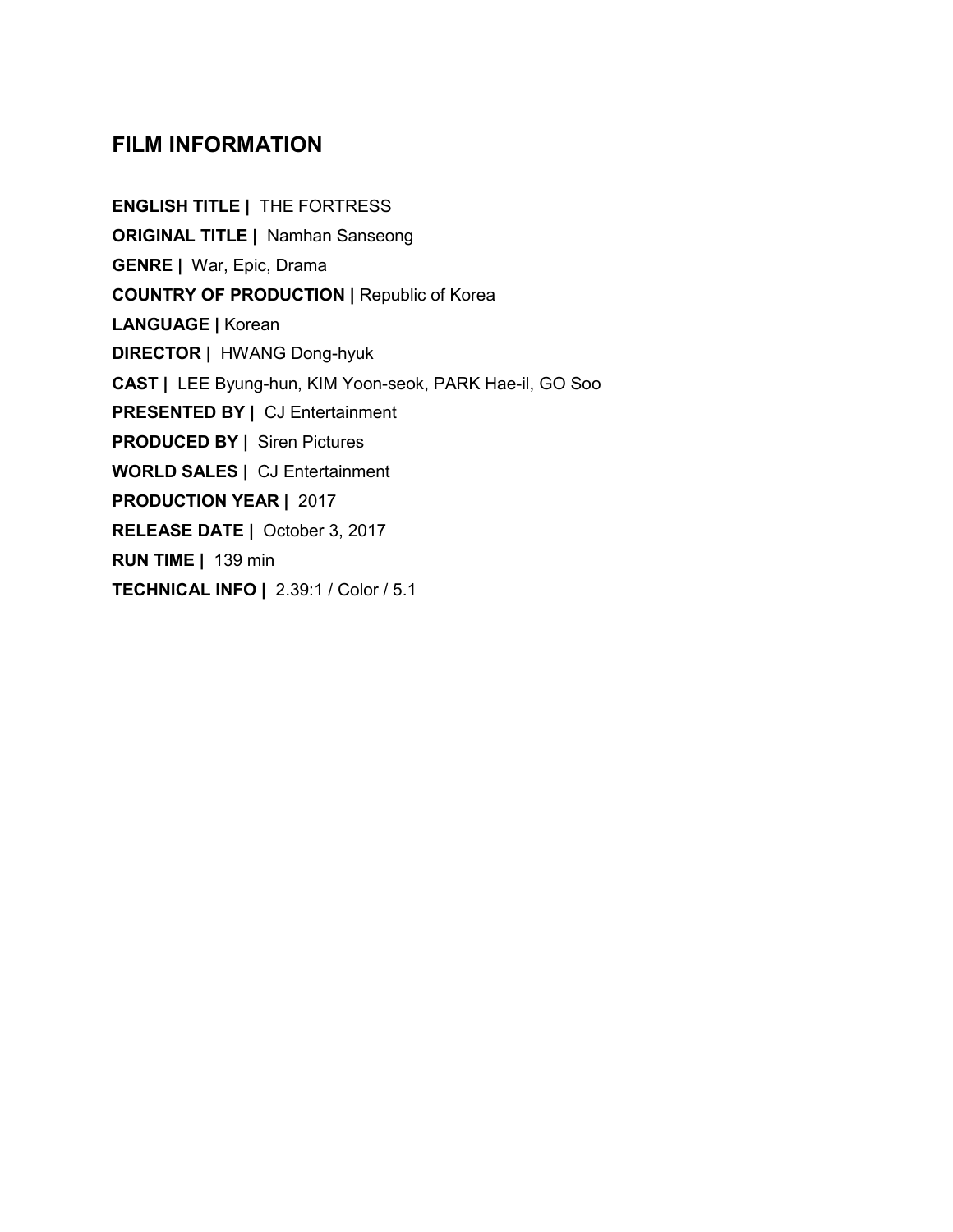# **HISTORICAL BACKGROUND**

#### **The Second Qing Invasion of Korea**

In April 1636, Yao Qin changed the name of the country to 'Qing' and demanded to be the ruling country over the Joseon dynasty of Korea. As Joseon faced increasing pressure from the Qing, the Royal Court got divided into two ideological cliques. One believed in planning the future by making peace with the Qing, and the other believed in fighting against the Qing for a great cause. King Injo of Joseon rejected peace treaty and Qing's demand.

In December 1636, Qing commanded a large army and invaded Joseon, which is called the Second Qing Invasion of Korea. As Qing reached the capital of Joseon, King Injo tried to flee to Ganghwa Island, but the roads were blocked and his plan failed. In the end, he found shelter in nearby Namhan Fortress. As Qing continued to attack, King Injo was trapped inside the mountain fortress.

#### **Namhan Fortress**

Namhan Fortress is located in Gwangju-si, Gyeonggi-do, South Korea, about 24km southeast from Seoul. The fortress is 500 meters above sea level, and its length is 12.4km. It was built as a stone fortress in 1621 to prevent the invasion from Yao Qin but was not completed. With the heightened threats from Yao Qin, the construction restarted in 1624 and was completed in 1626. To strengthen defense after the Second Qing Invasion of Korea, the fortress was extended several times and ended up with its present form.

On March 17, 1971, Namhan Fortress was designated as Gyeonggi-do Provincial Park and in 2014 listed as a UNESCO World Heritage Site.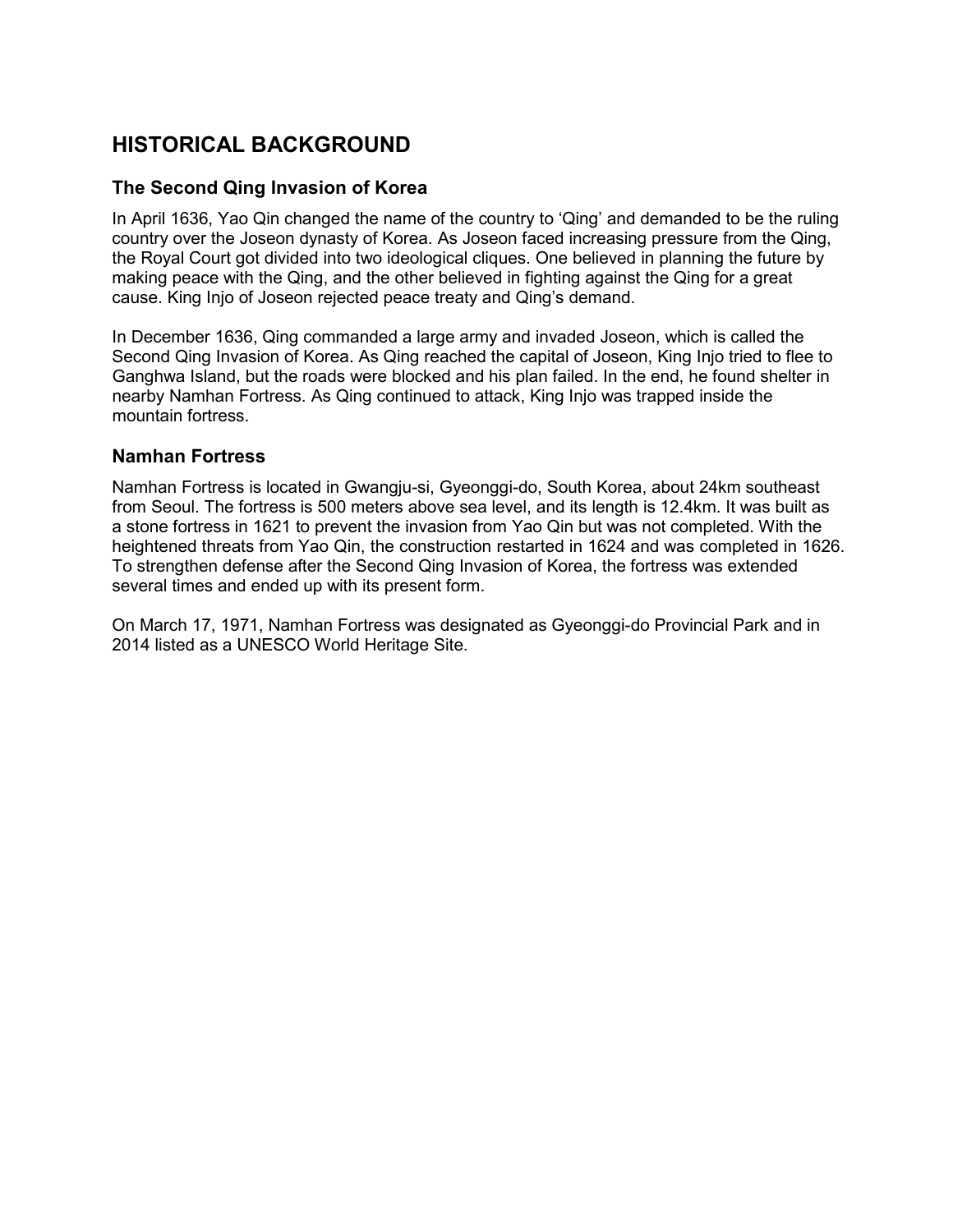# **FILM SYNOPSIS**

#### **<Logline>**

During the Qing Invasion of Korea, the king and the court take refuge in a mountain fortress, where they find themselves stranded in the cold and surrounded by the enemy. The king's dilemma deepens as his loyal counsels voice contrary strategies during the desperate 47 days of standoff.

#### **<Synopsis>**

In 1636, during the Second Qing Invasion of Korea in the 14th year of King Injo's rule, King Injo and the Royal Court finds shelter inside Namhan Fortress outside the city as the Qing's large army continues to attack. The Qing army, led by General Ingguldai, quickly surrounds the fortress, leaving the king and the court stranded in a prolonged standoff. For a truce, the Qing General makes a humiliating proposal of sending the Crown Prince out as hostage. Unable to move forward or fight the outnumbering enemy, the people of the fortress start dying from cold and hunger. Between the Minister of the Interior, who emphasizes the king's duty to protect the lives of his subjects regardless of humiliation, and the Minister of Rites, who maintains that they must fight to death for the greater cause, the king must make a grave choice.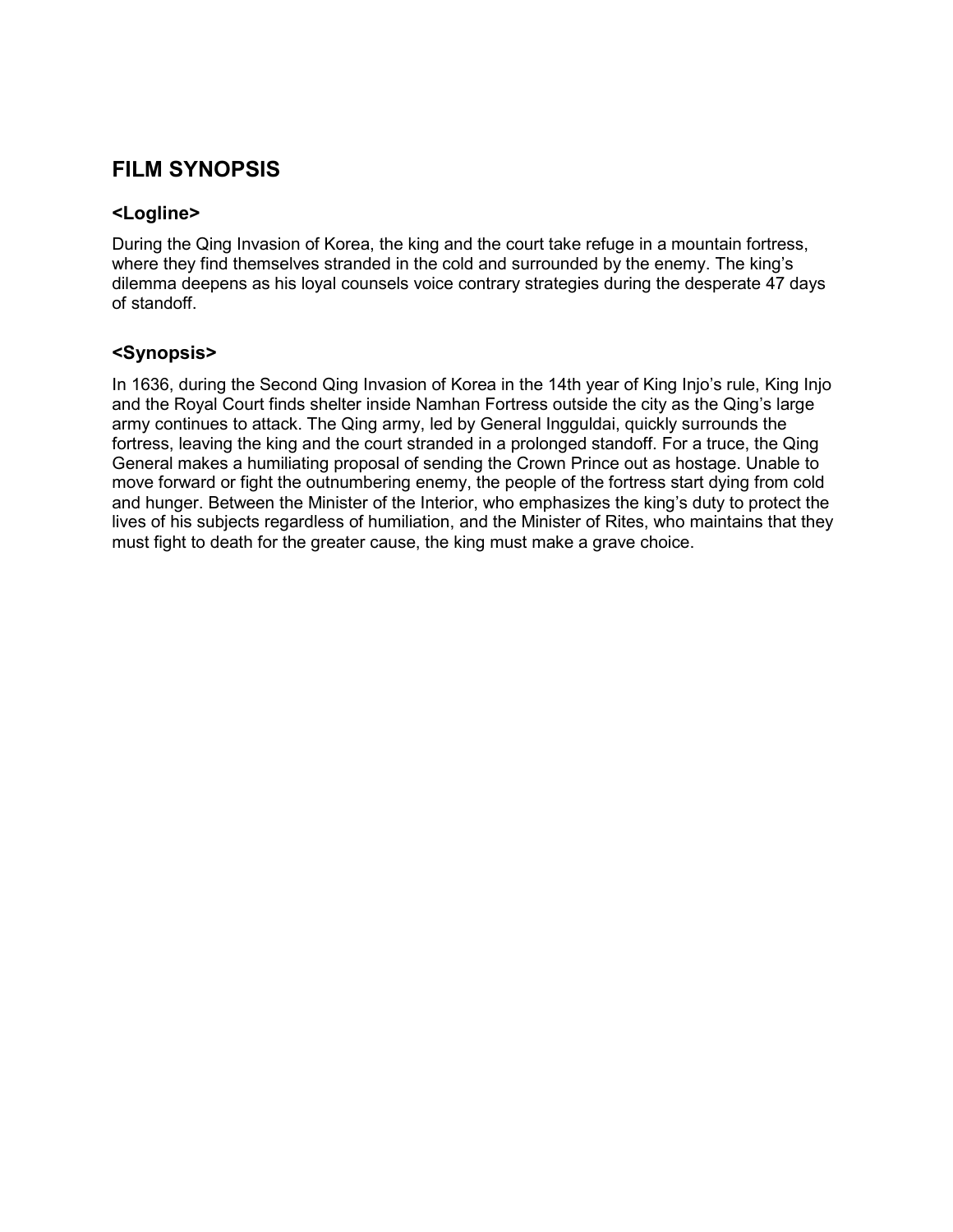# **ABOUT THE DIRECTOR**

#### **HWANG Dong-hyuk**

#### **"This film makes you step into the Namhan Fortress in the cold winter during the Second Qing Invasion of Korea, and discuss the possibilities. I wanted to show the part of Korean history that all generations can connect to and discuss."**

Director HWANG made his first feature film MY FATHER in 2007. In 2011, he deeply affected the Korean society with the film SILENCED, which tells an unbelievable true story taking place at a school for the hearing-impaired. He received great attention from the audience and the critics alike. In 2014, Director HWANG demonstrated great production skills and made a comedy for men and women of all ages, MISS GRANNY, drawing over 8.6 million ticket sales. THE FORTRESS is HWANG's first historical drama film. THE FORTRESS is based on KIM Hoon's bestselling novel 'Namhan Fortress' which sold over 700,000 copies. It tells a story about the intense 47 days of standoff when Joseon's Royal Court was trapped inside Namhan Fortress. "The two loyal courtiers, Choi Myung-gil and Kim Sang-heon. I wanted to retrace their conservations and worries the two had." To recreate the Namhan Fortress realistically in extreme cold weather conditions, HWANG did thorough research and filmed every scene on location in Korea. He put his heart and soul into creating great visuals and making the film near perfect. With a gripping storyline and passionate performance from talented actors, the film presents emotional resonance and heartrending feelings.

#### **Filmography**

MISS GRANNY (2014), SILENCED (2011), MY FATHER (2007)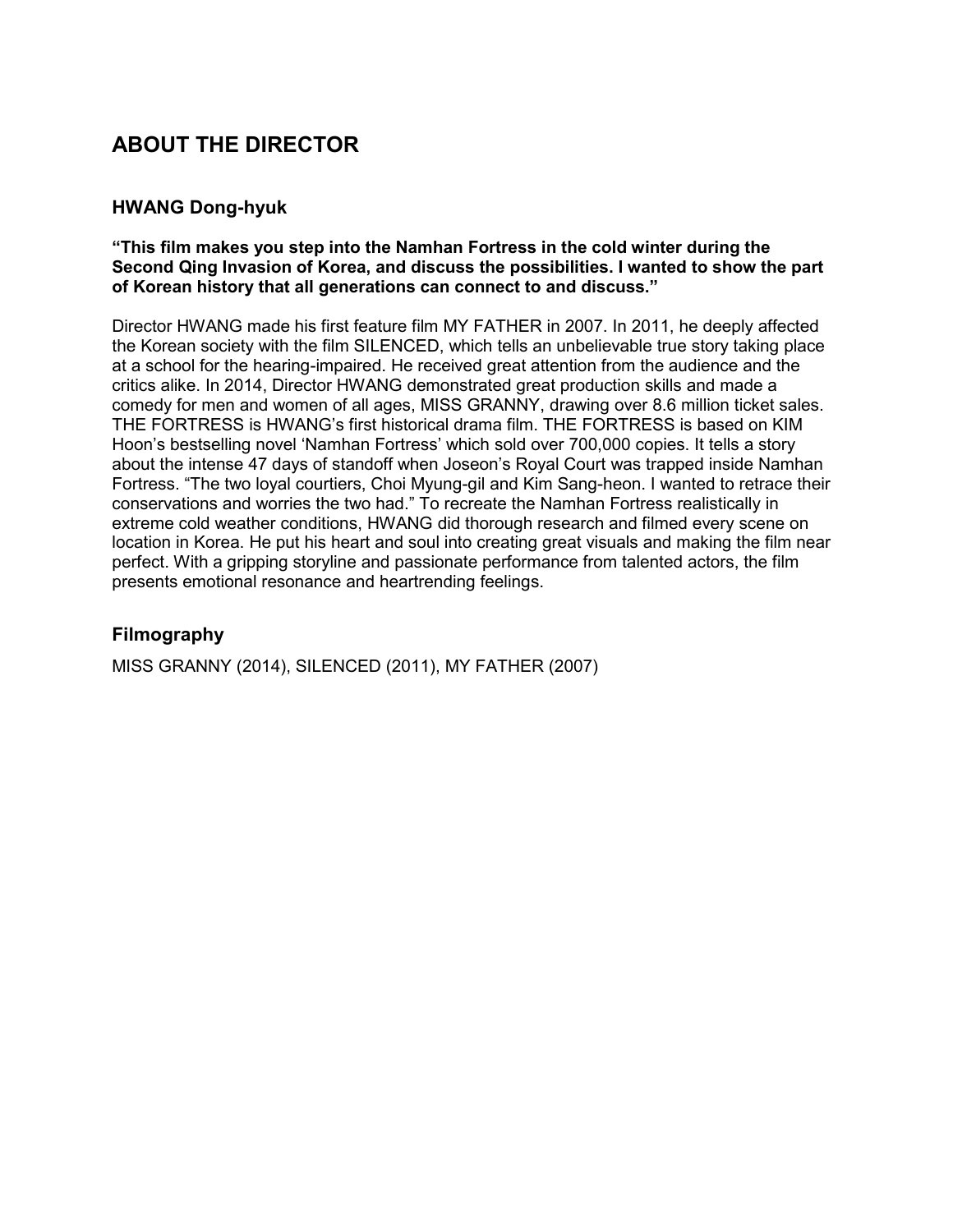## **Tolerate and Embrace the Future or Fight and Accept Death? Two Loyal Courtiers With Differing Convictions The Most Desperate 47 Days in History Unfolds.**

With the decline of Ming Dynasty and the rise of Qing, Qing demands to be the ruling country over Joseon dynasty of Korea. Joseon rejects peace negotiations, and as a result, in December, 1636, Qing invades Joseon, starting the Second Qing Invasion of Korea. Qing sends the cavalry as the leading force and quickly advances towards Seoul. King Injo and the Royal Court find shelter inside Namhan Fortress, but they are trapped inside, surrounded by the Qing armies. Qing continues to oppress Joseon with their unreasonable demands. In THE FORTRESS, we can see for the first time on screen what happened during the 47 days (December 14, 1636 – January 30, 1637) inside Namhan Fortress where King Injo and his people were at a crossroad as they debated the future of Joseon.

THE FORTRESS tells the story about the most intense 47 days stranded inside the isolated and unaided Namhan Fortress in 1636, the 14th year of the reign of King Injo. As they have nowhere to move forward or step back, Joseon's fate is up in the air. With Qing's disgraceful request, Joseon's Royal Court is divided into two ideological cliques, one that insists on peace treaty with Qing, and the other that refuses to surrender to Qing, creating sharp conflicts. THE FORTRESS is based on the novel by KIM Hoon that includes detailed records of miserable struggles for survival. Pivoting on the two courtiers with different beliefs who are both loyal and concerned about the country, the film becomes more dramatic as cinematic imagination is added to the historical event.

The Minister of the Interior 'Choi Myung-gil' persuades King Injo to tolerate the moment of shame, believing Joseon can survive only by making peace with Qing. The Minister of Rites 'Kim Sang-heon' insists on fighting against Qing until the end for a great cause. The sharp conflict between the two courtiers is not about who is right or wrong. It brings up a question -- 'What is best for the people?' and delivers a message we can sympathize at this present date. THE FORTRESS depicts the desperate time in history and the suffering of the people and the helpless Royal Court under pressure from a powerful nation. THE FORTRESS is a story about us. With intense discussion on beliefs and principles, justifications and interests held in a place where the country's fate is trapped, THE FORTRESS tells a story of people who struggled to save lives and future of country. The film presents long-lasting messages to the audience.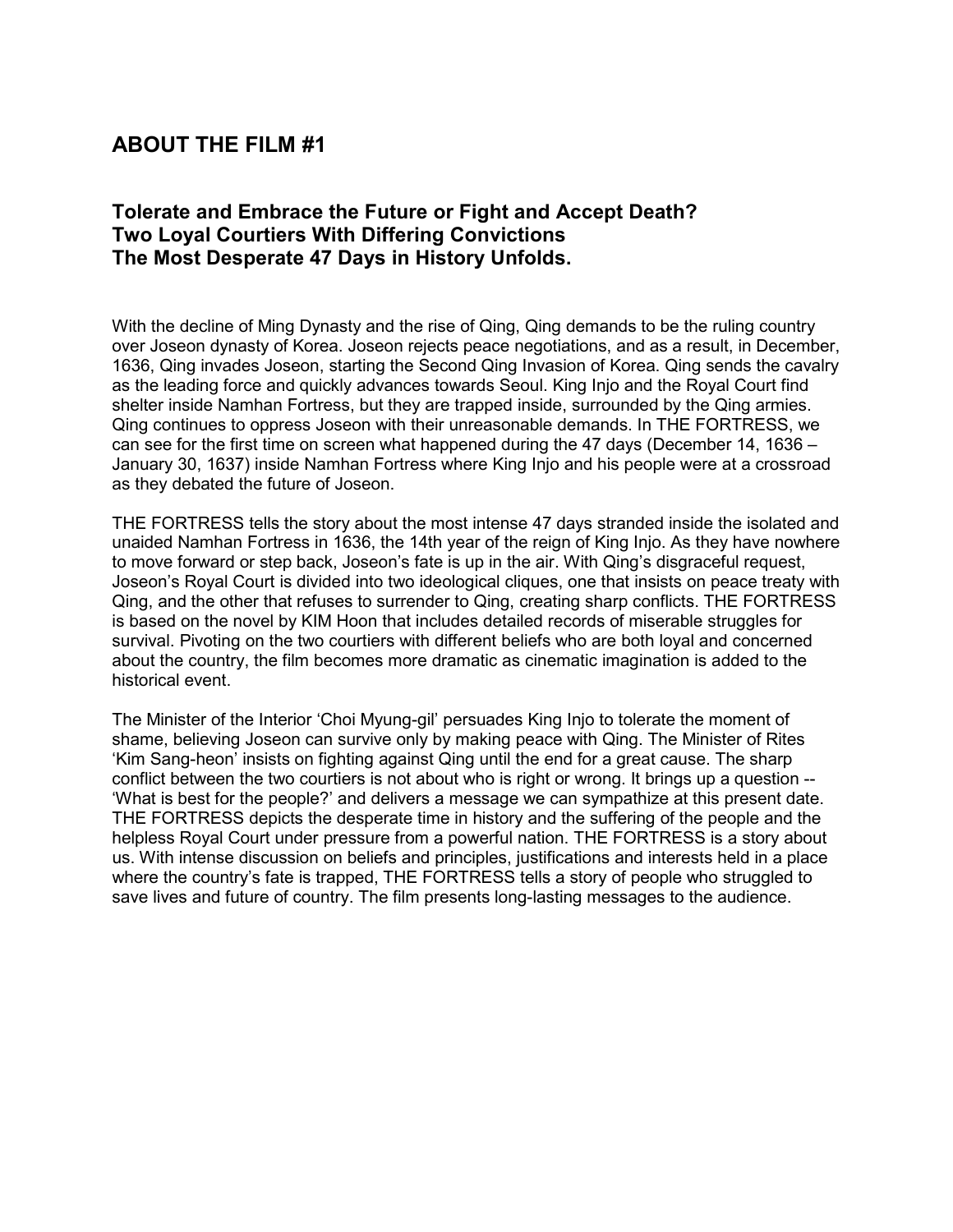## **Korea's Top Actors LEE Byung-hun & KIM Yoon-seok Meet on the Big Screen for the First Time Unforgettable Performances and Great Synergy from Ensemble Cast!**

THE FORTRESS adds expectation as Korea's top two actors LEE Byung-hun and KIM Yoonseok works together for the first time. In the film MASQUERADE which premiered in 2012 and drew over 12.3 million viewers, LEE Byung-hun received rave reviews as he perfectly played the dual roles of the King and the commoner. Once again, he features in a Korean historical drama and plays the role of the Minister of the Interior 'Choi Myung-gil' who claims to tolerate disgrace in order to make peace with the Qing. LEE Byung-hun's solid and charismatic performance of the character delivers his beliefs in a calm and poised manner during sharp conflicts. KIM Yoon-seok who captivated the audience with intense and powerful acting in every film THE CHASER, THE THIEVES and THE PRIESTS, plays the role of the Minister of Rites 'Kim Sang-heon' who insists on fighting against the Qing to the last man. THE FORTRESS will be KIM Yoon-seok's first time featuring in a Korean historical drama film. He subtly expresses a wide spectrum of emotions of Minister Kim who deeply ponders the question 'what is the best for the people'. In this desperately dangerous situation of King Injo and the Royal Court seeking shelter inside the Namhan Fortress to avoid the Qing's attack, the two courtiers are in conflict whether to make peace with the Qing or to fight back. The audience will be completely immersed in the amazing synergy that LEE Byung-hun and KIM Yoon-seok will bring from their intense performance.

While LEE Byung-hun and KIM Yoon-seok overpower the screen with their passionate energy, PARK Hae-il, GO soo, PARK Hee-soon, JO Woo-jin fills the story with strong presence. PARK Hae-il plays King of Joseon, 'King Injo', who is in deep anguish because of the fierce conflicts between his courtiers. PARK cleverly expresses the agony and distress of the King who is at the crossroads of life and death. Blacksmith 'Seo Nal-soe' who is on an important mission to deliver the King's letter to recruit loyal forces is played by GO Soo. Although a commoner, GO Soo displays his charm as a warm, simple, and honest man. The chief of the Joseon military who silently defends Namhan Fortress in the extreme cold 'Lee Shi-baek' is played by PARK Heesoon. Even Joseon is completely losing out, he is not willing to give up and dedicates himself to protect the people. Once was a low class by birth in Joseon, the interpreter 'Jung Myung-soo' who now works for the Qing is played by JO Woo-jin. With his solid acting by participating in a wide variety of work, JO perfectly portrays the character to bring more tension to the story. This passionate performance synergy created by these Korean's top actors will be the highlight of the film.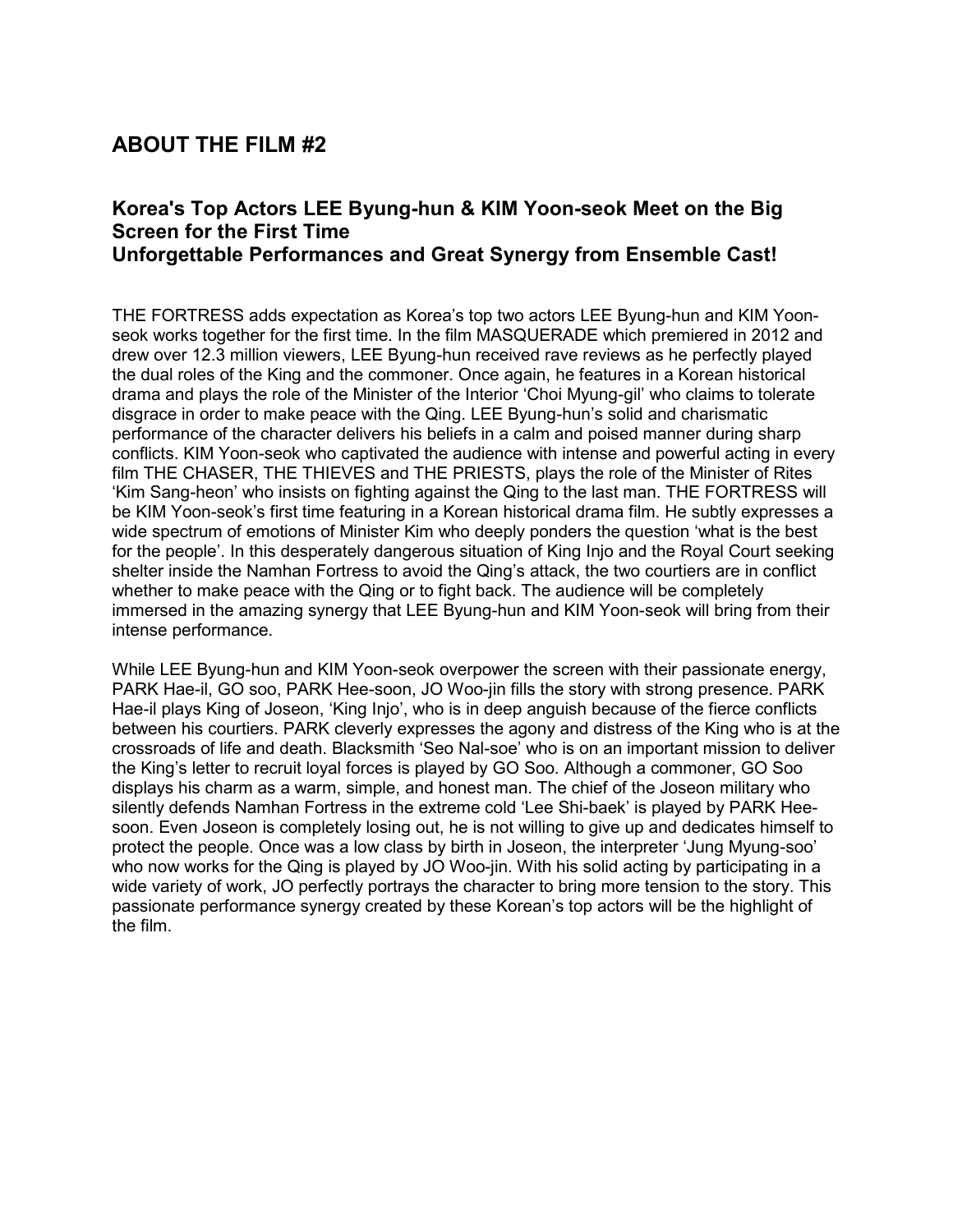# **Based on the Bestselling Novel by KIM Hoon, the Epic Tale is Realized on Screen by the Director of SILENCED and MISS GRANNY, HWANG Dong-hyuk!**

Since its first publication in 2007, KIM Hoon's novel 'Namhan Fortress' has been sold over 700,000 copies and printed more than 100 issues. The novel has also won the 15th Daesan Award for Literature. The film insightfully tells the story of the King of Joseon who is stranded inside the Namhan Fortress, the conflict of his two courtiers, and the lives of commoners who continue their own way of living despite the uncertainty of the nation's fate. The novel was favorably received by the readers because of KIM Hoon's concise, powerful language and vivid description. In 2017, 10 years after its first publication, the best-selling novel is recreated on screen.

"There are several images that are dominant in the novel. The lone and unaided fortress, the terribly cold winter, and the faint smell hinting at the beginning of spring. How would these images be converted into scenes on screen? How these characters on extreme ends create dramatic conflict and unify at the end shall be included as well. I wish all the things I wanted to express in the novel are well expressed in the film and presented to the audience." Kim Hoon's hopes and dreams were added to the film THE FORTRESS, reborn with a new touch by the director HWANG Dong-hyuk.

SILENCED is an adaptation of GONG Ji-young's novel based on a poignant true story, which drew over 4.6 million viewers. MISS GRANNY, a heart-warming, entertaining family comedy drew over 8.6 million viewers. HWANG Dong-hyuk who is a great storyteller and a skillful director in a wide range of genres will make his first historical drama, THE FORTRESS. "When I first read the novel, I was fascinated by how similar the situation back then was with our own. As we look back at our ancestor's worries and decisions, I hope we can think about the solutions for the issues we are facing now." HWANG Dong-hyuk led the production with prudence, using standard tactics in directing Korean historical drama film. To keep the lines of the fierce debate between Choi Myung-gil and Kim Sang-heon from the original novel, HWANG tried his best to polish the language for the audience's better understanding of the plot. THE FORTRESS, therefore, is a vivid and dramatic portrayal. The film takes you back to 1636's Second Qing Invasion of Korea and presents a special experience.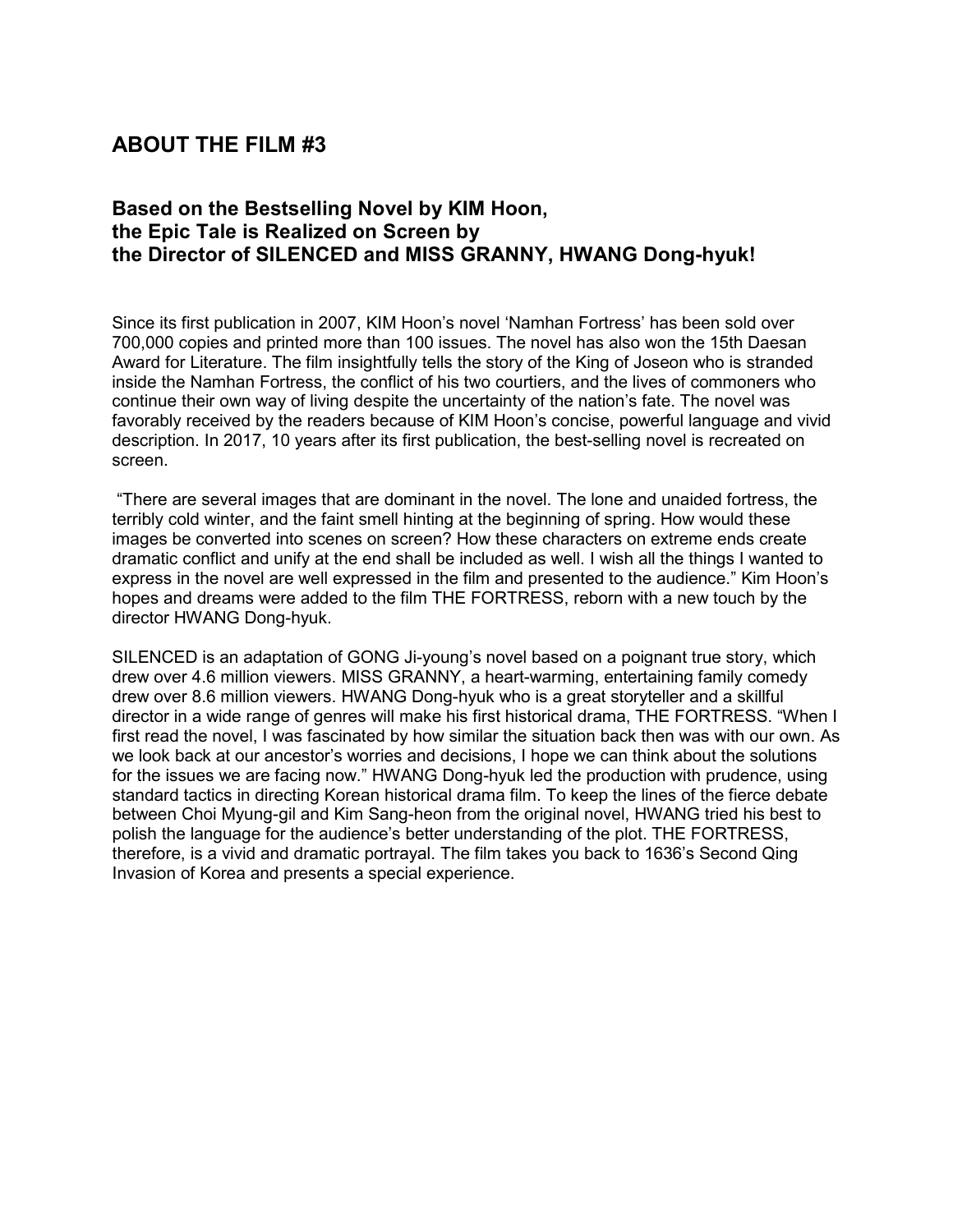# **Continuing the Tradition of Well-Made Korean Historical Drama Films MASQUERADE, ASSASSINATION, THE THRONE, THE AGE OF SHADOWS Korea's Best Production Staff Assembled for THE FORTRESS**

Korea's best production staffs assembled for THE FORTRESS. We have Cinematographer Kim Ji-yong who worked with HWANG Dong-hyuk for the third time after SILENCED and MISS GRANNY. Art Director CHAE Kyoung-sun, Costume Director CHO Sang-kyung, and Hair and Make-up Director CHO Tae-hee, these Korea's best talented production staffs visualized the dramatic story in THE FORTRESS.

Cinematographer KIM Ji-yong was praised for his intense style which makes the most out of the characters and the colors of the film as shown in A BITTERSWEET LIFE and THE AGE OF SHADOWS. He won the Cinematography Award at the 26th Blue Dragon Awards. He minimizes cuts and prefers one-take in order to reflect each actor's performance and to increase the level of immersion for the viewers. Art Director CHAE Kyoung-sun brought the story into life with realistic production design in DETECTIVE K: SECRET OF VIRTUOUS WIDOW and THE ROYAL TAILOR, receiving Best Art Direction Award twice at the Grand Bell Awards. To realistically recreate the inside and outside of Namhan Fortress, including the temporary palace, stone wall on top of the fortress, and blacksmith's workshop, CHAE built an outdoor set in Pyeongchang and brought in a Mongolian Ger similar to the Qing's military tent.

Costume Designer CHO Sang-kyung fully captured different eras in many historical films, including THE HANDMAIDEN, ASSASSINATION, and KUNDO: AGE OF THE RAMPANT. In THE FORTRESS, CHO recreated the 17th century Hanbok and the poor conditions of Joseon during the Second Qing Invasion of Korea. The costumes represent the character and its status by different colors and materials. To increase the reality, CHO manually produced 300 pairs of Joseon's armor, paper armor, and Qing's military armor. Hair and Make-up Director CHO Taehee worked for many Korean historical drama films including WAR OF THE ARROWS, MASQUERADE, and THE THRONE, and showed high quality hair and make-up. Using more than 200 pages of sketches, CHO took notes on the skin tone, beard length, and temple size, and customized make-up for each character to create realistic and authentic historical drama film. With Korea's best production staff for cinematography, art, costume, hair and make-up, THE FORTRESS renews the tradition of well-made Korean historical drama films.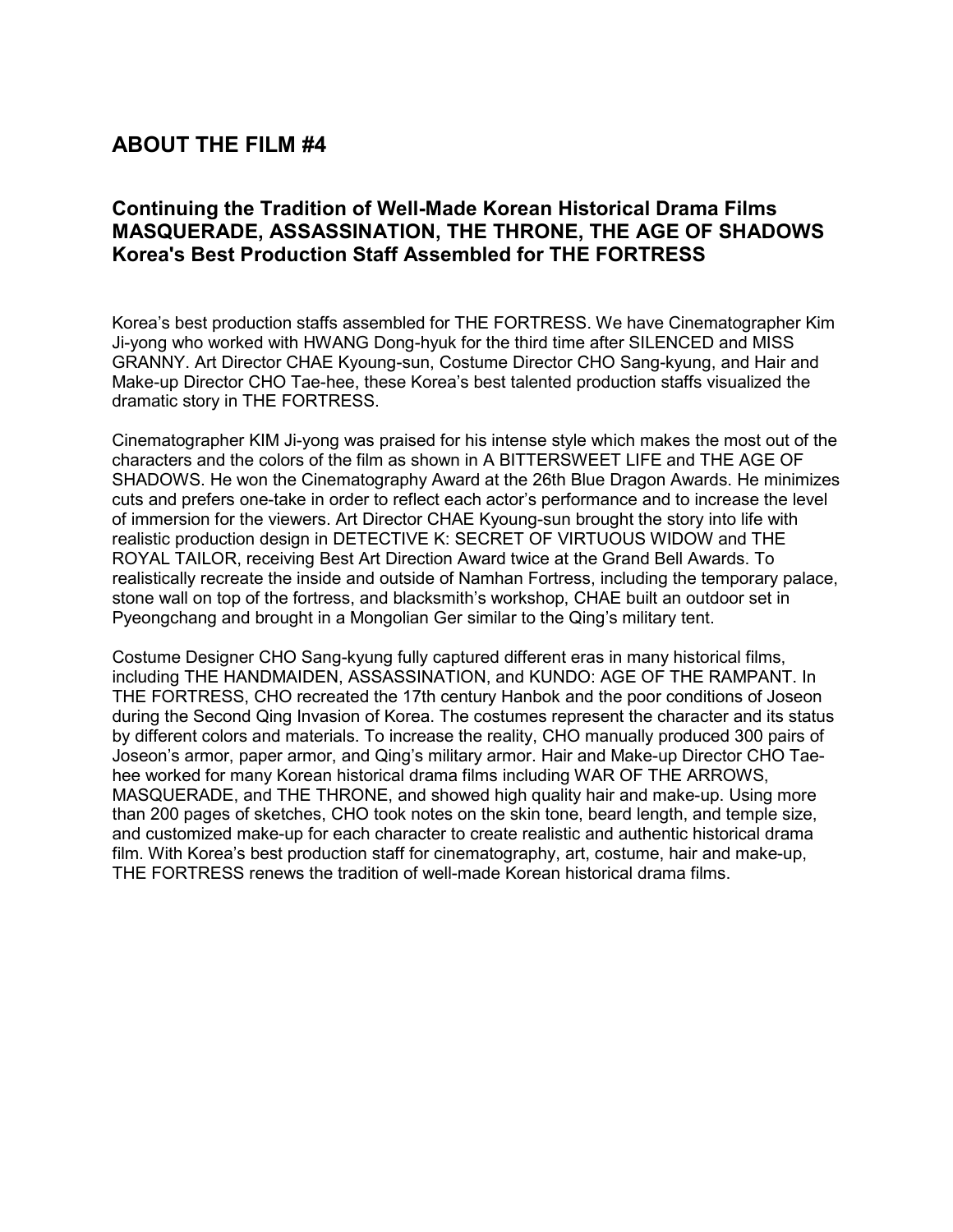## **Enduring 5 Months of Extreme Conditions To Perfectly Recreate 1636's Second Qing Invasion of Korea**

THE FORTRESS production staff filmed the entire movie on location in Korea in the extremely cold weather from November for 5 months. They spared no efforts in order to vividly capture the isolated and unaided Namhan Fortress. To realistically recreate the cold weather and the landscape of Namhan Fortress, all scenes were filmed outside or in an outdoor set. To film the external temporary palace where the conflicts between the two courtiers occur, an outdoor set was built in Pyeongchang. The camera naturally captured the strong wind that shook the changhoji (traditional Korean paper used for doors and windows) and the intense cold that made everyone continuously see their own breath. The internal temporary palace where King Injo resided is a small and humble area with minimal props reflecting the straitened situation. Since he had to escape quickly, the King had no time to pack any clothes nor blankets.

In addition, to capture the Minister of Rites Kim Sang-heon crossing the Songpa River heading toward Namhan Fortress, they traveled to Inje, Gangwon and filmed on a frozen river with ice as thick as 30 cm. To create the scene in which 'Seo Nal-soe' climbs an ice cliff, delivering the King's letter to recruit loyal forces, the staff visited Yangju Garaebi Ice Climbing venue and filmed for 4 days. Moreover, taking advice from professionals, Seo Nal-soe's blacksmith workshop was decorated with real blacksmith tools and the military tents and clothes were brought in from Mongolia to recreate Qing's camp in Samjeondo. All areas and props in the film were meticulously selected to make this film near perfect.

The battle scene between Joseon and Qing is one of the most impressive scenes in THE FORTRESS. The production staff put extraordinary effort and filmed the scene on the stone wall at the top of the fortress built in the mountains of Pyeongchang. The stone wall was built based on the historical references including an elaborate floor plan. With numerous visits to the actual Namhan Fortress, the production team measured the size of yeojang (the low wall at the top of the fortress) and stones used for the wall. Moreover, in the battle scenes, the firelocks, swords, and arrows the soldiers used were all created in actual size, and the armor and helmet were manually made with animal skin and rice paper which were actually used in the real war back in the days. With all production staffs' and actor's soul and might, THE FORTRESS perfectly recreates the Second Qing Invasion of Korea in 1636 and presents impressive visuals.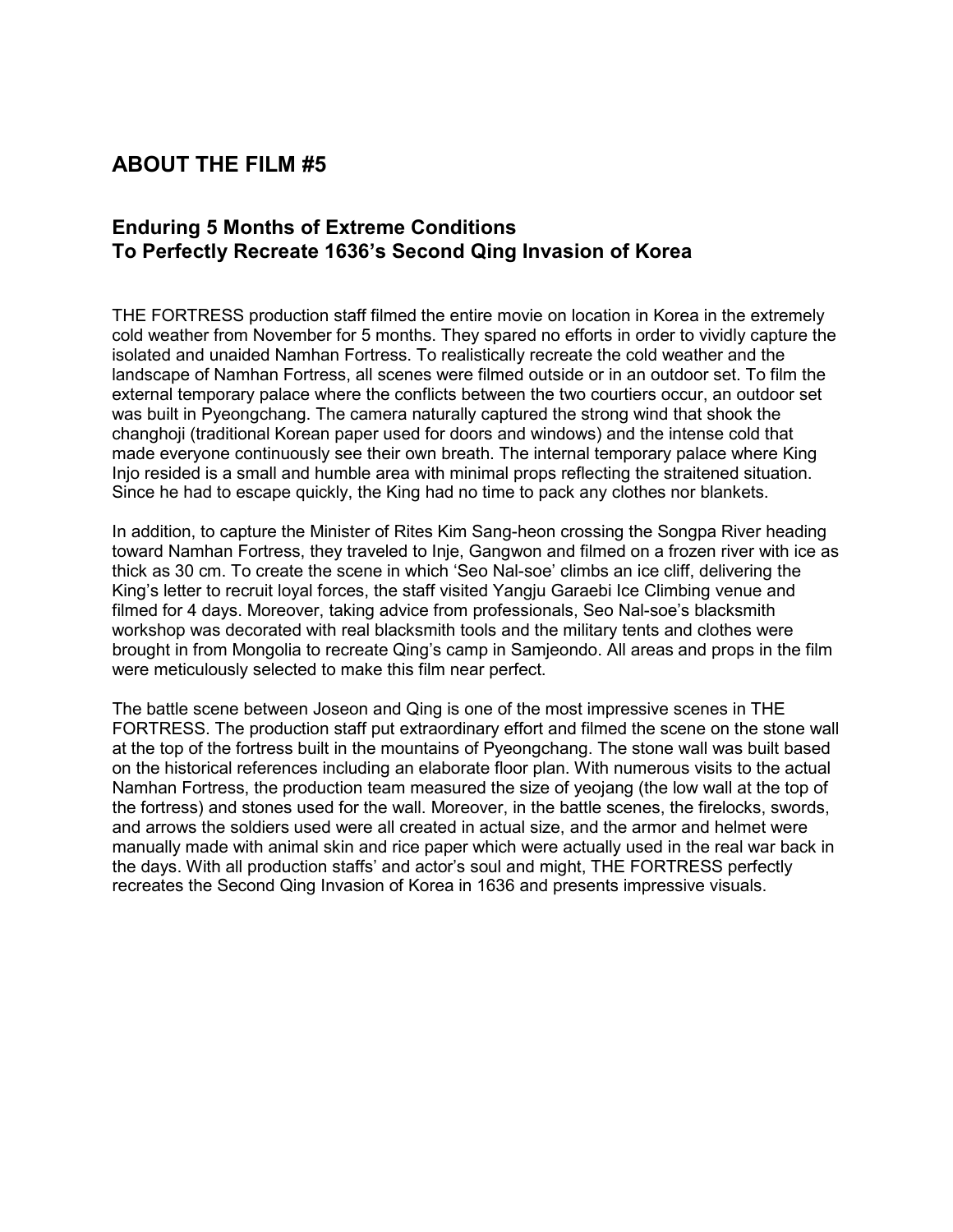# **The Minister of the Interior, Choi Myung-gil**

Putting Up With Disgrace to Plan For the Future

The Minister of the Interior is very loyal to the country and provides insight as to look at the state of affairs objectively. He wants to overcome the nation's crisis by making peace with Qing. Despite the criticism from the opposing group within the Royal Court, Myung-gil heads to Qing's headquarter alone to make peace with Qing for the future of Joseon. As Qing continues to attack to open the gate of Namhan Fortress and their demands grow unreasonably, he tries to send a letter to make peace with Qing. However, he is confronted with Kim Sang-heon's strong opposition who claims to fight against Qing.

# **LEE Byung-hun | Top Actor from MASQUERADE Excels in Another Korean Historical Drama Film Role!**

In MASQUERADE, LEE Byung-hun perfectly plays the role of the king and the commoner, drawing over 10 million viewers. Recently, he acted in INSIDE MEN and MASTER, and impressed the audience with his passionate performances. Korea's top actor and a world star that lives up to his reputation, LEE returns to Korean historical drama film with THE FORTRESS in 5 years. He plays the role of the Minister of the Interior Choi Myung-gil who claims to tolerate the moment of shame in order to plan the future. He presents each and every line with great depth. His polished performance is powerful enough to captivate the audience. Director HWANG Dong-hyuk said, "I thought LEE Byung-hun is the only actor who can be compelling and honest at the same time. Every moment, I was moved by his performance." Completely immersed in the character, LEE presents another memorable performance.

#### **SELECTED FILMOGRAPHY**

A SINGLE RIDER (2017) MASTER (2016) THE MAGNIFICENT SEVEN (2016) MISCONDUCT (2016) INSIDE MEN (2015) MEMORIES OF THE SWORD (2015) TERMINATOR GENISYS (2015) RED 2 (2013) MASQUERADE (2012) G.I. JOE: RETALIATION (2012) I SAW THE DEVIL (2010) IRIS: THE MOVIE (2010) THE INFLUENCE (2010) G.I. JOE: THE RISE OF COBRA (2009) I COME WITH THE RAIN (2008) THE GOOD, THE BAD, AND THE WEIRD (2008) HERO (2007) ONCE IN A SUMMER (2006) A BITTERSWEET LIFE (2005) THREE... EXTREMES (2004) EVERYBODY HAS SECRETS (2004) ADDICTED (2002) BUNGEE JUMPING OF THEIR OWN (2001) JOINT SECURITY AREA (2000) THE HARMONIUM IN MY MEMORY (1999) LAMENT (1997) KILL THE LOVE (1996) RUN AWAY (1995) SUNSET INTO THE NEON LIGHTS (1995) WHO MAKES ME CRAZY (1995)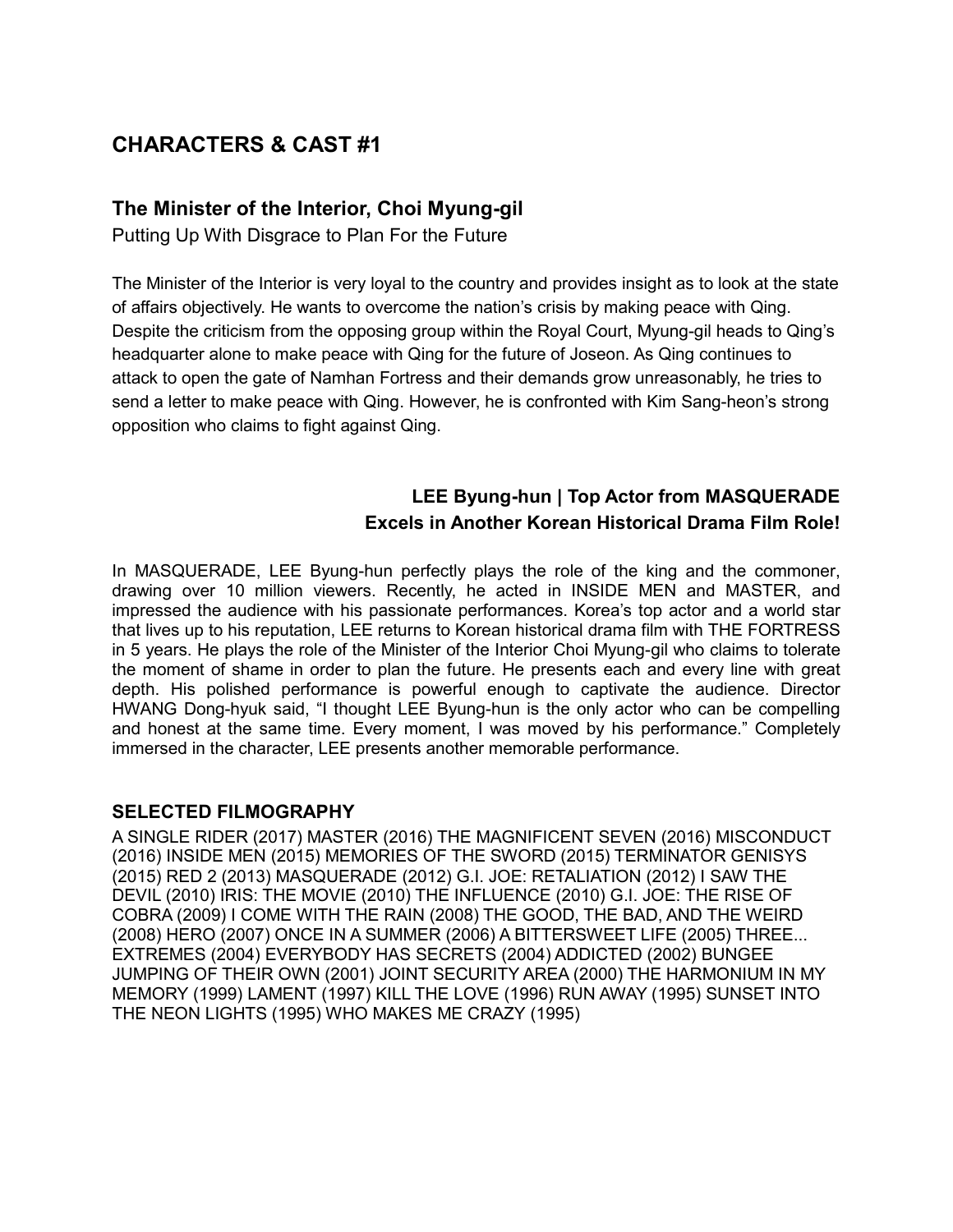## **The Minister of Rites, Kim Sang-heon**

Fight against Qing for a Great Cause

The Minister of Rites is a man of spirit who is not willing to compromise his belief and has strength and courage in any situation. He is not bothered by the aggressive attacks by Qing and stands to fight back until the end. Therefore, he is in a constant conflict with Choi Myung-gil. With the unbearably cold weather inside Namhan Fortress, people of Joseon live in distress, and the nation's military force faces serious crisis. Using the King's Letter to recruit loyal forces, he plans to break through the enemy forces and escape the fortress.

#### **KIM Yoon-seok | Korea's Top Actor First Time in Historical Drama Film**

In every film, KIM Yoon-seok has shown memorable character and performance - THE PRIESTS, HWAYI: A MONSTER BOY, THE THIEVES, PUNCH, THE CHASER. This great actor appears for the first time in a Korean historical drama film, THE FORTRESS. The Minister of Rites, Kim Sang-heon who claims to fight against the Qing for the greater cause is an honest man not willing to compromise his beliefs and loyalty to the country. KIM plays this role with grave emotions. By thoroughly analyzing the scenario and the psychology of the character, KIM was completely immersed himself in his role. Director HWANG Dong-hyuk said, "Kim Sangheon is a challenging and aggressive character who has to uphold a cause. When I thought of an actor who has similar energy, I thought of KIM Yoon-seok. He was perfect for the role. He showed passionate performance like a fireball." KIM's powerful energy and highly polished performance is something to look forward to.

#### **SELECTED FILMOGRAPHY**

WILL YOU BE THERE? (2016) THE PRIESTS (2015) THE CLASSIFIED FILE (2015) C'EST SI BON (2015) TAZZA: THE HIDDEN CARD (2014) HAEMOO (2014) HWAYI: A MONSTER BOY (2013) SOUTH BOUND (2013) THE THIEVES (2012) PUNCH (2011) THE YELLOW SEA (2010) WOOCHI (2009) RUNNING TURTLE (2009) THE CHASER (2008) THE HAPPY LIFE (2007) LIKE A VIRGIN (2006) TAZZA: THE HIGH ROLLERS (2006) THE BIG SWINDLE (2004) etc.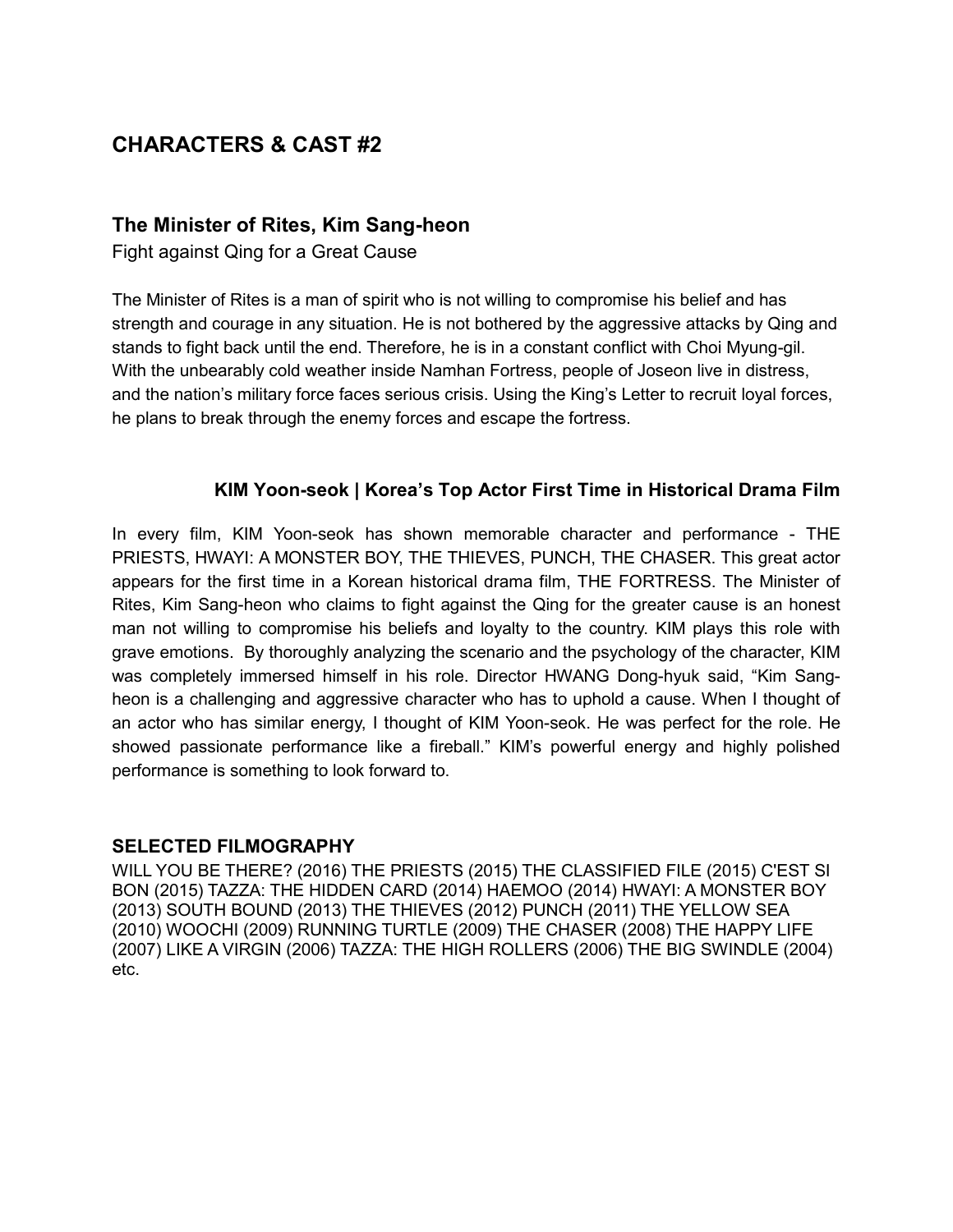# **King Injo**

Stranded Inside Namhan Fortress

Joseon's 16<sup>th</sup> king, King Injo heads to Namhan Fortress to avoid Qing's attack. Even though he is the king, he cannot avoid the harsh winter and impoverished life inside the fortress. He is in a deep agony as Qing continues to put more pressure on Joseon with unreasonable demands. As conflicts increase between Minister Choi who claims to make peace with Qing for survival and Minister Kim who claims to fight Qing until death, King Injo is more and more confused. Meanwhile, the final day approaches, and he has no time to waste.

## **PARK Hae-il | Broad Spectrum, A Thousand Faces**

PARK Hae-il acted in films in many different genres, including THE LAST PRINCESS, WHISTLE BLOWER, A MUSE, WAR OF THE ARROWS, and MEMORIES OF MURDER, in which he demonstrated his colorful charms and broad spectrum of acting from soft charisma to keen sensitivity. Once again, he went through transformation in THE FORTRESS. In the film, he plays King Injo who is torn between the safety of the people and the great cause of the nation. PARK's elaborate and sensitive emotions capture the distressed King's complex mind. Director HWANG Dong-hyuk said, "From his body language, his look, the movement of his hands and feet, PARK Hae-il expresses King Injo's sorrow and distress in detail. His acting was just perfect, making me think he was the real King Injo." With the emotional performance of King Injo's grief and solitude, PARK adds another level of involvement and tension to the story.

#### **SELECTED FILMOGRAPHY**

THE LAST PRINCESS (2016) LOVE AND... (2015) MY DICTATOR (2014) THE WHISTLEBLOWER (2014) GYEONG-JU (2014) BOOMERANG FAMILY (2013) EUNGYO (2012) WAR OF THE ARROWS (2011) HEARTBEAT (2011) END OF ANIMAL (2010) MOSS (2010) A MILLION (2009) MODERN BOY (2008) PARADISE MURDERED (2007) SKELETONS IN THE CLOSET (2007) THE HOST (2006) A BOY WHO WENT TO HEAVEN (2005) RULES OF DATING (2005) MY MOTHER, THE MERMAID (2004) MEMORIES OF MURDER (2003) SCENT OF LOVE (2003) JEALOUSY IS MY MIDDLE NAME (2002)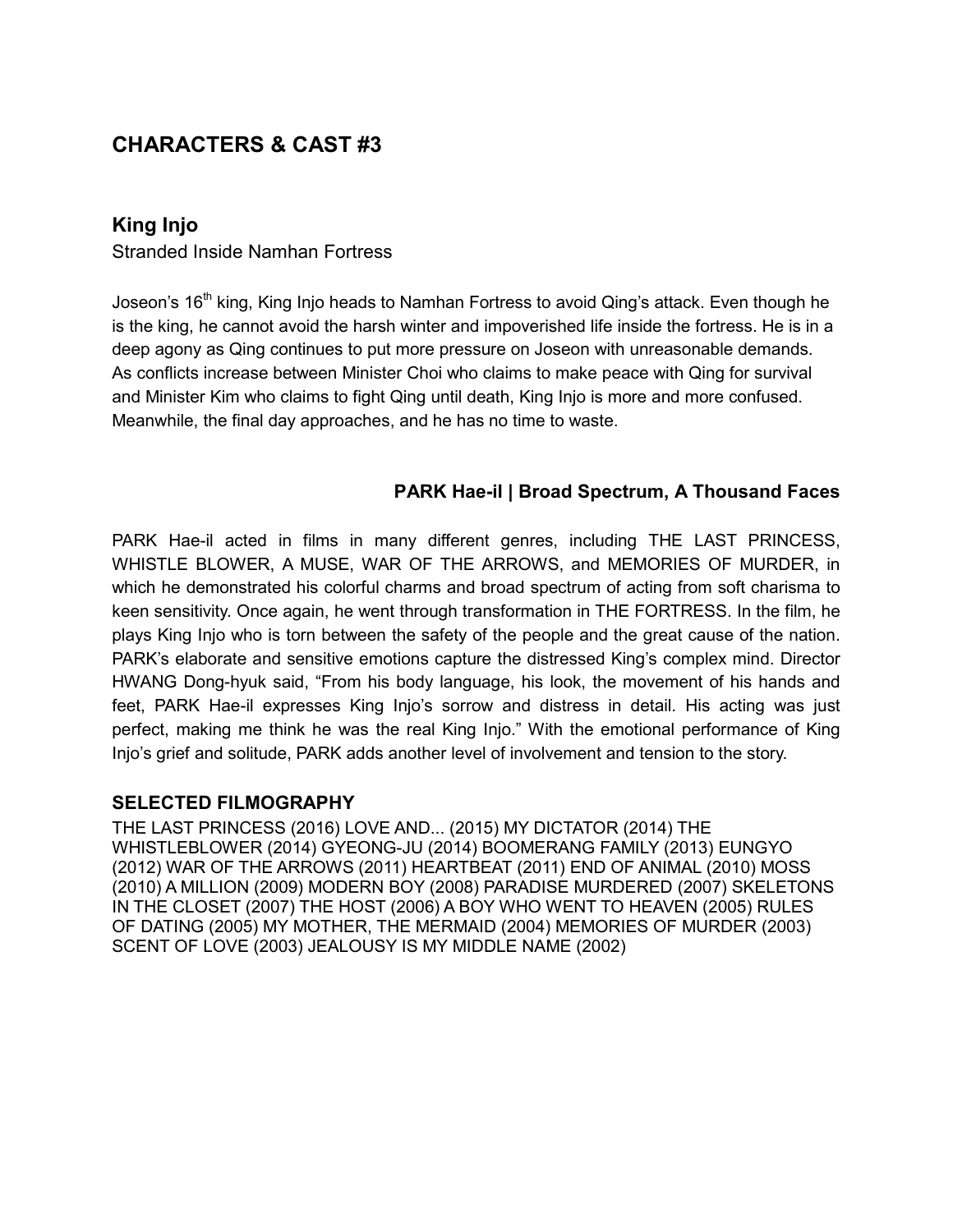#### **Blacksmith Seo Nal-soe**

On an Important Mission to Deliver the King's Letter to Recruit Loyal Forces

After losing all his family during the war, Seo Nal-soe earned a living as a blacksmith in a village inside the mountain fortress. He is a low class man but is righteous and wise than anyone else. He meets Kim Sang-heon by chance and receives an important mission to deliver the King's Letter to recruit loyal forces as that is their only hope. Knowing that it is extremely dangerous and he might lose his life, he decides to leave the Fortress with the King's Letter, dreaming of a better world.

#### **GO Soo | Colorful Charm on TV and Film**

In AGE OF INNOCENCE (TV), FLOWERS OF THE PRISON(TV), THE FRONT LINE, LOVE 911, GO Soo has shown his colorful charm on TV and on film. In THE FORTRESS, he plays the blacksmith Seo Nal-soe. He is a low class man but undertakes an important mission to deliver the King's Letter to recruit loyal forces. GO plays this role perfectly by making this commoner character into a responsible and loyal man. Especially for the scene where he takes the King's Letter outside the Fortress, he risks his life climbing the icy cliff and rolling down the snowcovered mountain. Director HWANG Dong-hyuk said, "GO Soo perfectly expressed warm nature of Seo Nal-soe veiled under his cold looks. I think he showed his best performance in THE FORTRESS." GO's deep performance in THE FORTRESS is admirable.

#### **SELECTED FILMOGRAPHY**

THE TOOTH AND THE NAIL (2017) LUCID DREAM (2017) THE ROYAL TAILOR (2014) WAY BACK HOME (2013) LOVE 911 (2012) THE FRONT LINE (2011) HAUNTERS (2010) WHITE NIGHT (2009) SOME (2004)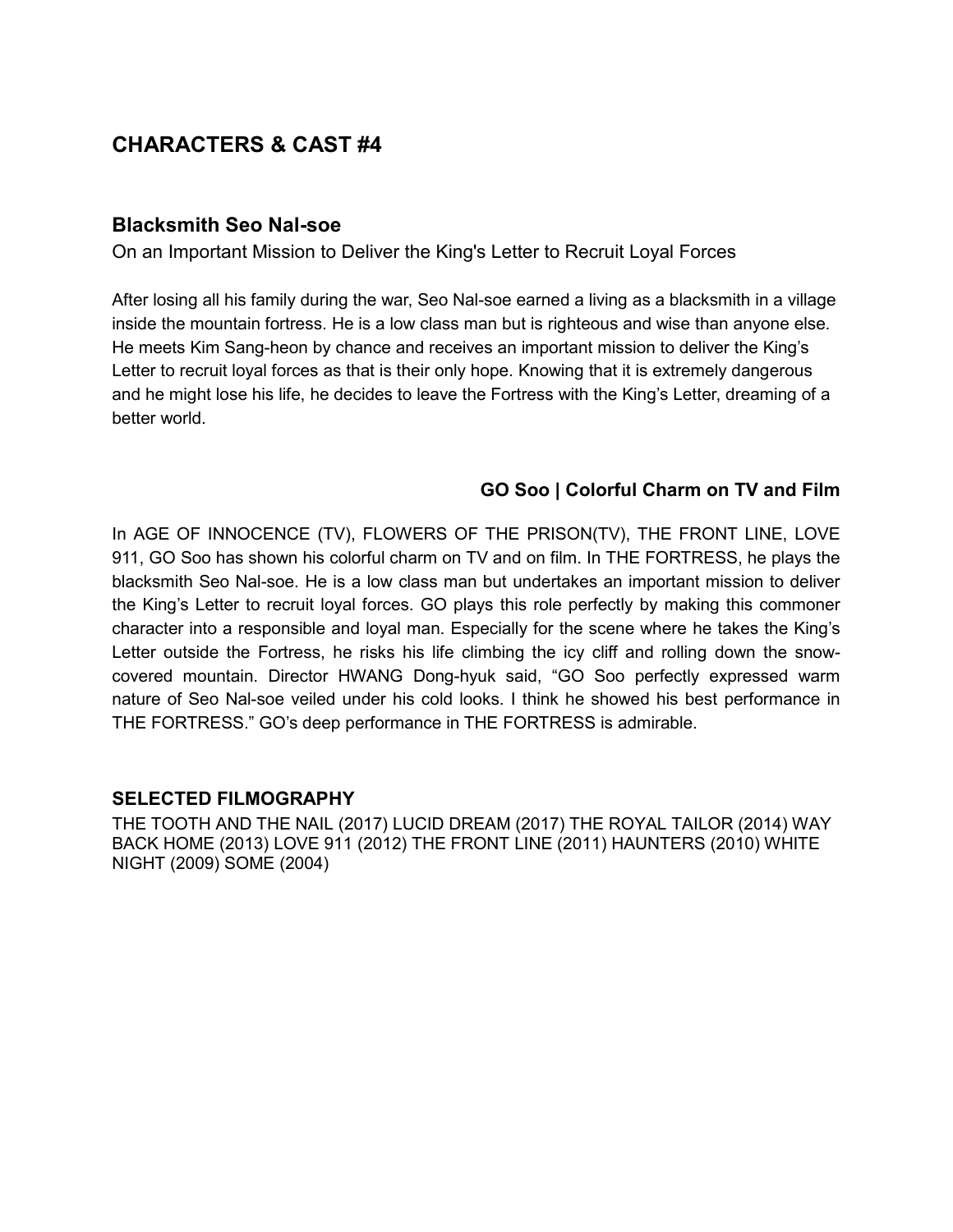# **CREDITS**

# **CJ ENTERTAINMENT** PRESENTS A **SIREN PICTURES** PRODUCTION IN ASSOCIATION WITH **INVENT STONE**

A **HWANG DONG-HYUK** FILM **"THE FORTRESS"**

**LEE BYUNG-HUN KIM YOON-SEOK PARK HAE-IL GO SOO PARK HEE-SOON JO WOO-JIN** 

MUSIC BY **RYUICHI SAKAMOTO** DIRECTOR OF PHOTOGRAPHY **KIM JI-YONG** GAFFER **JO GYU-YEONG** PRODUCTION DESIGNER **CHAE KYOUNG-SUN** EDITED BY **NAM NA-YOUNG** STUNT COORDINATOR **HEO MYEONG-HAENG** COSTUME DESIGNER **CHO SANG-KYUNG** MAKE-UP & HAIR DESIGNER **CHO TAE-HEE**  SPECIAL EFFECTS BY **JEONG DO-AN RYU YEONG-IL** VISUAL EFFECTS BY **CHEONG JAI-HOON** SOUND DESIGN BY **CHOI TAE-YOUNG** SOUND RECORDING **PARK HYEON-SOO** DIGITAL INTERMEDIATE **PARK JIN-YOUNG**

EXECUTIVE PRODUCER **JEONG TAE-SUNG** CO-EXECUTIVE PRODUCERS **MICHELLE KWON SIMON LEE PARK JI-SUNG** CO-PRODUCER **NA KYEONG-CHAN KIM DONG-HYUN** ASSOCIATE PRODUCER **HAN HEUNG-SEOK** PRODUCED BY **KIM JI-YEON** BASED ON THE NOVEL "NAMHAN FORTRESS" BY **KIM HOON**  WRITTEN AND DIRECTED BY **HWANG DONG-HYUK**